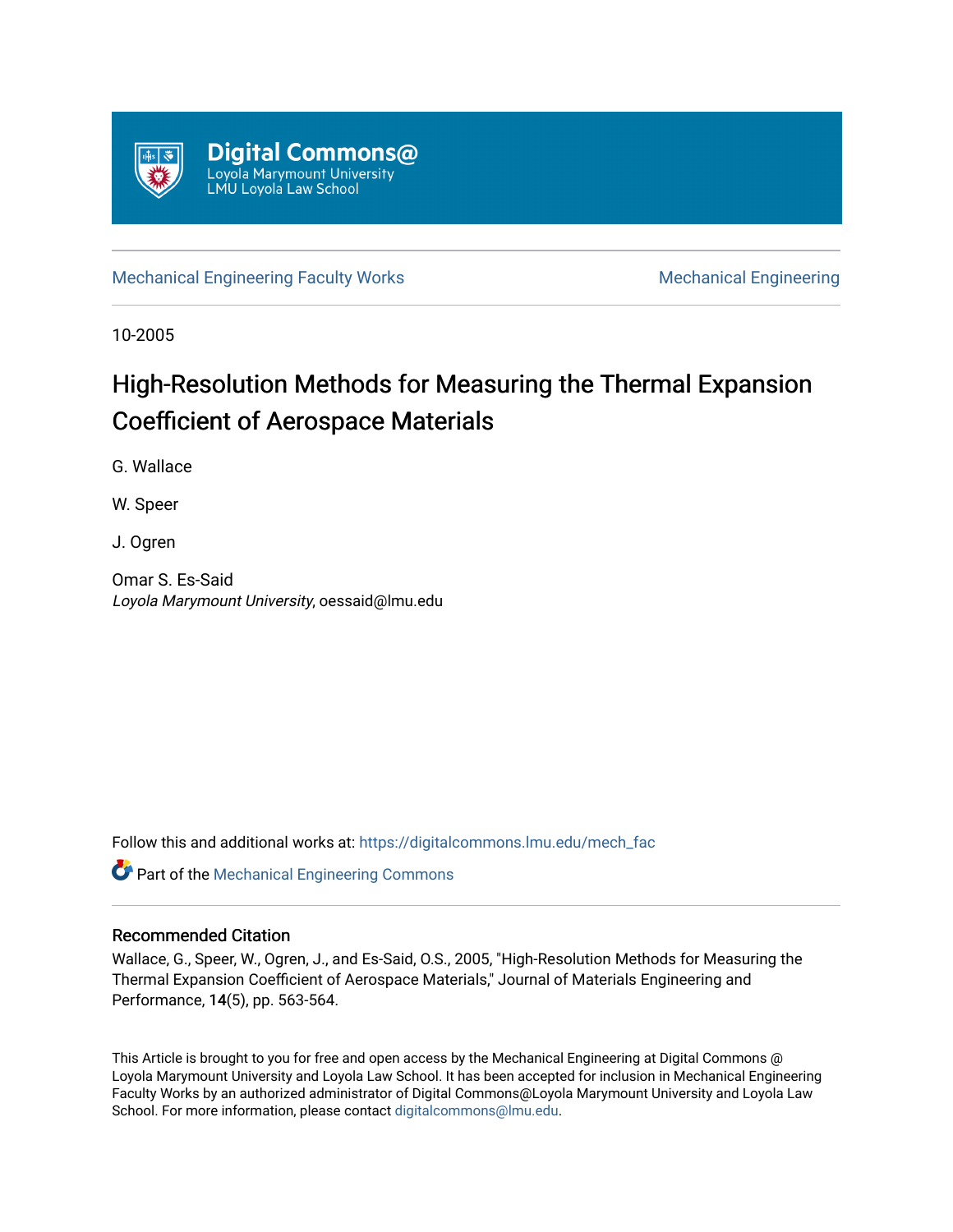# **High-Resolution Methods for Measuring the Thermal Expansion Coefficient of Aerospace Materials**

*Gregory Wallace, William Speer, J. Ogren, and Omar S. Es-Said*

*(Submitted July 7, 2005)*

**Accurately predicting the coefficient of thermal expansion for many aerospace components is critical to ensure proper functionality on orbit where the temperature gradient across a spacecraft can vary from +300 °F to –450 °F. Under these conditions, the linear approximations generated by theoretical equations no longer hold true, and experimental methods are needed. Although several methods exist for measuring the coefficient of thermal expansion of materials, laser interferometry yields high-resolution results, and the technique is widely accepted in the scientific community.**

**Keywords** coefficient of thermal expansion (CTE), cryogenic, experimental methods, extreme temperatures, isotropic, material properties

#### **1. Introduction**

Materials that are used for aerospace applications are required to withstand temperatures that range from approximately +300 °F to –450 °F. Designing structures that need to survive extreme temperature differentials like this is often challenging for engineers. Many times, the structure is supporting critically aligned mirrors or antennas that require geometric stability for proper alignment. Temperature changes of this magnitude can severely distort structural components if materials with too high of coefficient of thermal expansion (CTE) are used. Additionally, large temperature gradients cause extremely high thermal stresses in the adhesively bonded joints that often connect structural members. Due to these issues, accurately predicting the CTE for aerospace materials over a broad temperature range is essential for mission success. Unfortunately, calculating the CTE under these conditions is not a trivial task.

### **2. Background**

Most solid bodies expand as their temperature rises. As the temperature rises, an increase in energy causes the body's atoms (or molecules) to vibrate at higher amplitudes, thus creating an increase in the average separation between the material's atoms and an increase in the overall size of the solid (Ref 1). Conversely, when a solid body is cooled the energy decreases, which reduces the amplitude of vibration and causes the material to shrink. The property that relates a material's linear growth to its thermal environment is known as the average coefficient of linear expansion. The equation that describes this phenomenon is as follows (Ref 1):

 $\Delta L = \alpha L \Delta T$ 

where  $\Delta L$  is the change in length due to a temperature differential,  $\alpha$  is the average coefficient of linear expansion,  $L$  is the length of the sample at the initial temperature, and  $\Delta T$  is the magnitude of the temperature differential.

Additionally, for isotropic solids (e.g., materials with linear expansion properties that are the same in all directions), the following equation can be used to predict volume changes due to temperature changes (Ref 1):

$$
\Delta V = 3\alpha V \Delta T
$$

where  $\Delta V$  is the change in volume due to a temperature differential,  $\alpha$  is the average coefficient of linear expansion, *V* is the volume of the sample at the initial temperature, and  $\Delta T$  is the magnitude of the temperature differential.

Unfortunately, the average coefficient of linear expansion shown in the previous two expressions is an average value used for a given temperature range. The actual value for most materials varies with temperature; therefore, it is accurate only for a fairly small temperature differential (Ref 1). To make matters even more complicated, at extreme temperatures, such as those experienced in space missions, this material property ceases to behave linearly and it begins to follow a complex polynomial pattern (Ref 2). To accurately predict the thermal expansion of aerospace components that experience large temperature changes and are often made of anisotropic materials, experimental techniques must be used.

### **3. Experimental Methods**

A common method of experimentally determining a material's expansion coefficient is by using a push-rod dilatometer. With this method, a reference material with a known CTE is cooled with liquid helium to calibrate the measurement system. The sample with unknown thermal expansion properties is then installed into the device and it is cooled in the same manner as the reference material. A typical push-rod dilatometer is shown in Fig. 1.

**Gregory Wallace, William Speer, J. Ogren,** and **Omar S. Es-Said,** Mechanical Engineering Department, Loyola Marymount University, 7900 Loyola Blvd, Los Angeles, CA 90045-8145. Contact e-mail: oessaid@lmu.edu.